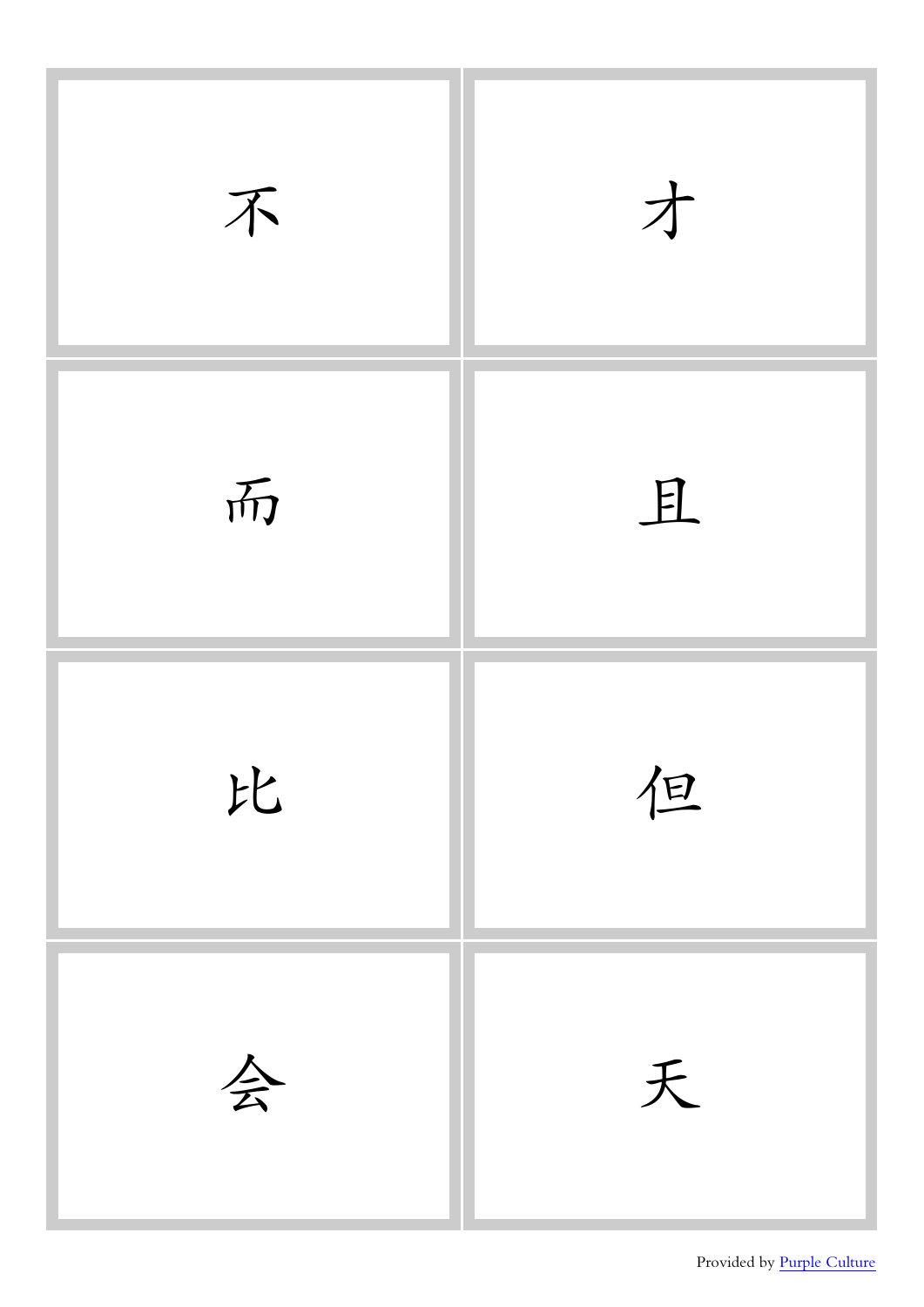### [cái](http://www.purpleculture.net/mp3/cai2.mp3)

ability; talent; sb of a certain type; a capable individual; only; only then; just now; a moment ago; just now; (indicating sth happening later than expected); (preceded by a clause of condition or reason) not until; (followed by a numerical clause) only

[bù](http://www.purpleculture.net/mp3/bu4.mp3) (negative prefix); not; no

### [qiě](http://www.purpleculture.net/mp3/qie3.mp3)

and; moreover; yet; for the time being; to be about to; both (... and...)

### [ér](http://www.purpleculture.net/mp3/er2.mp3)

and; as well as; and so; but (not); yet (not); (indicates causal relation); (indicates change of state); (indicates contrast)

[dàn](http://www.purpleculture.net/mp3/dan4.mp3) but; yet; however; only; merely; still

# [bǐ](http://www.purpleculture.net/mp3/bi3.mp3)

Belgium; Belgian; abbr. for 比利时 ; (particle used for comparison and "-er than"); to compare; to contrast; to gesture (with hands); ratio

[tiān](http://www.purpleculture.net/mp3/tian1.mp3) day; sky; heaven

# [huì](http://www.purpleculture.net/mp3/hui4.mp3)

can; to be possible; to be able to; will; to be likely to; to be sure to; to assemble; to meet; to gather; to see; union; group; association; Classifiers: 个 )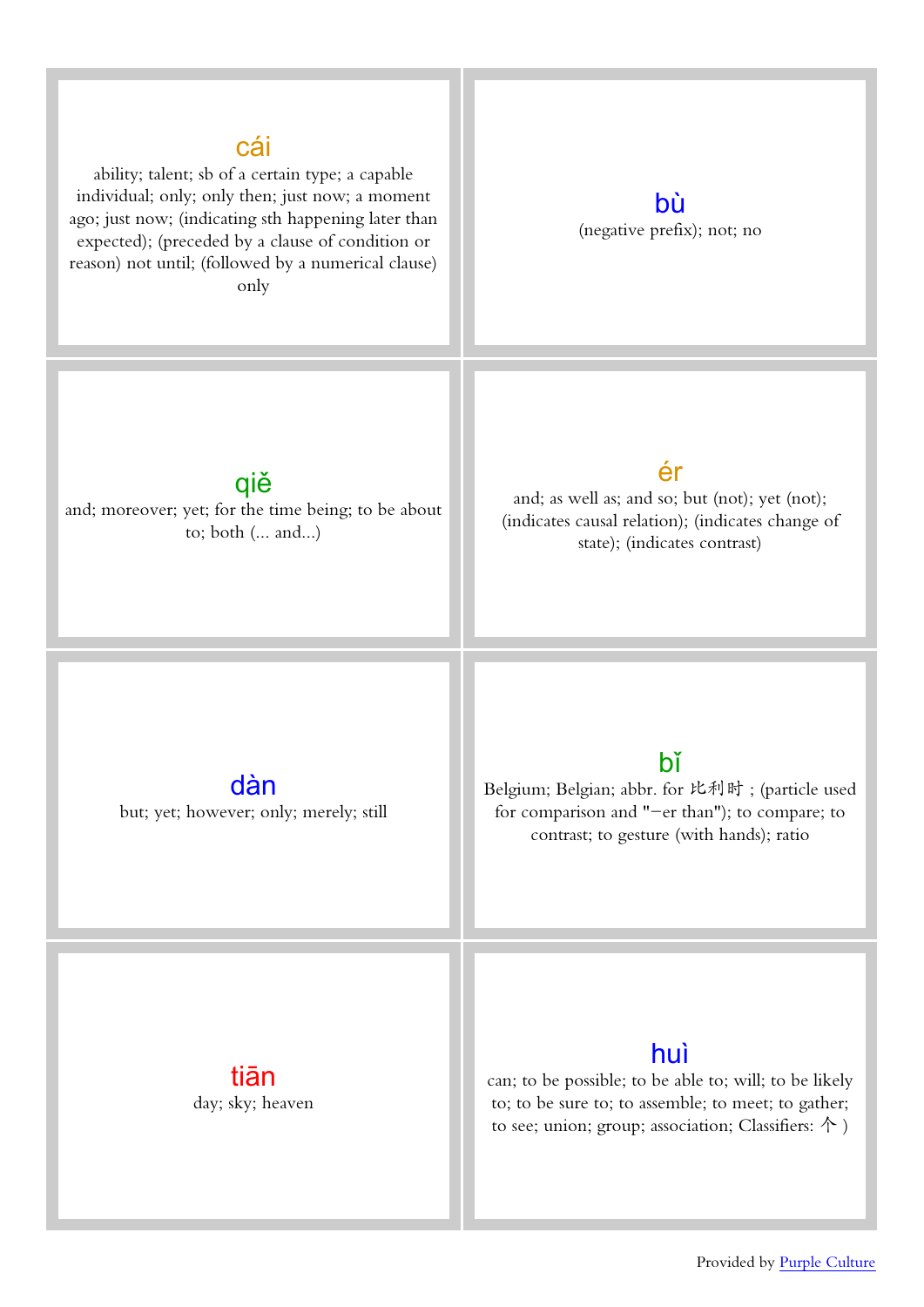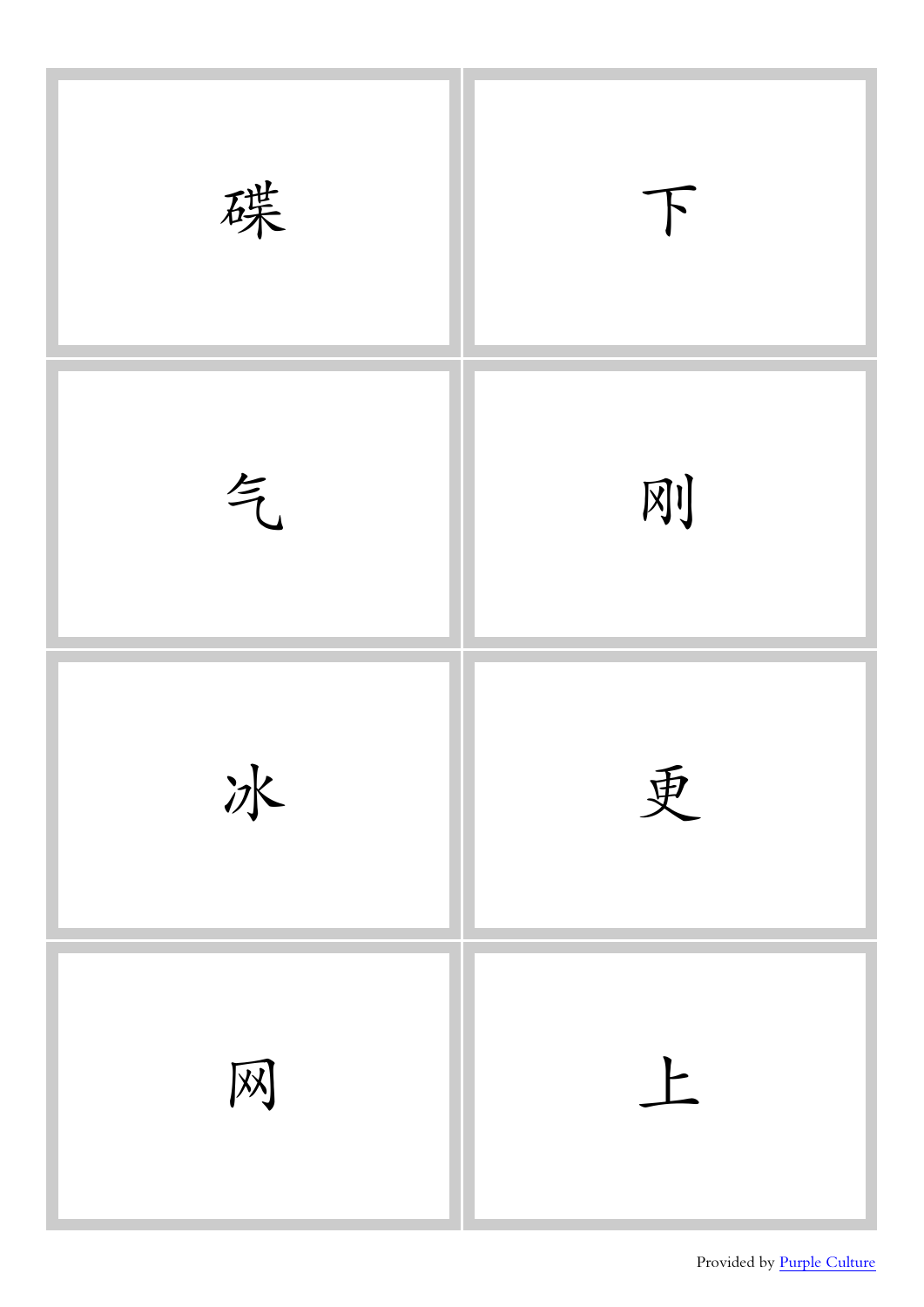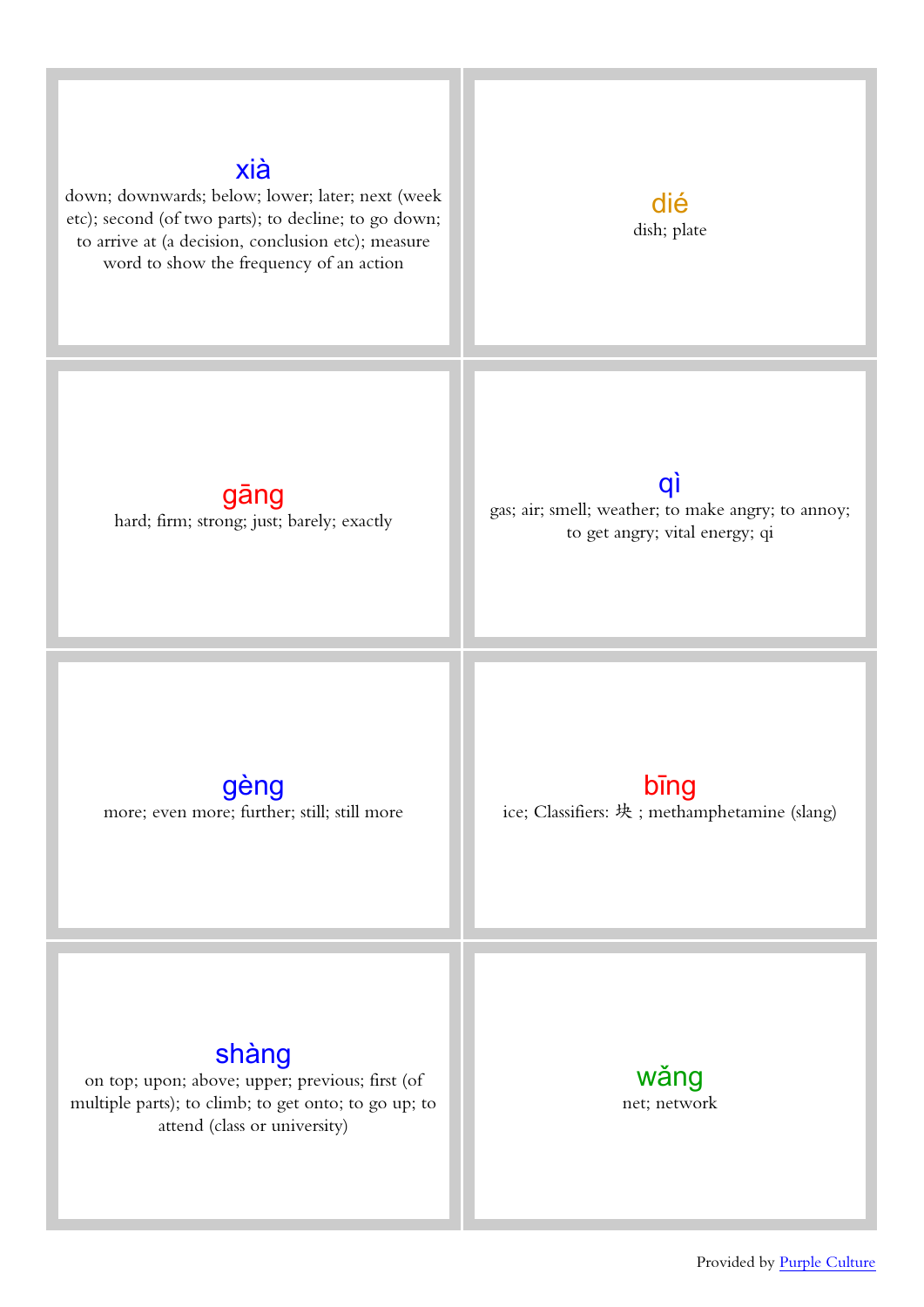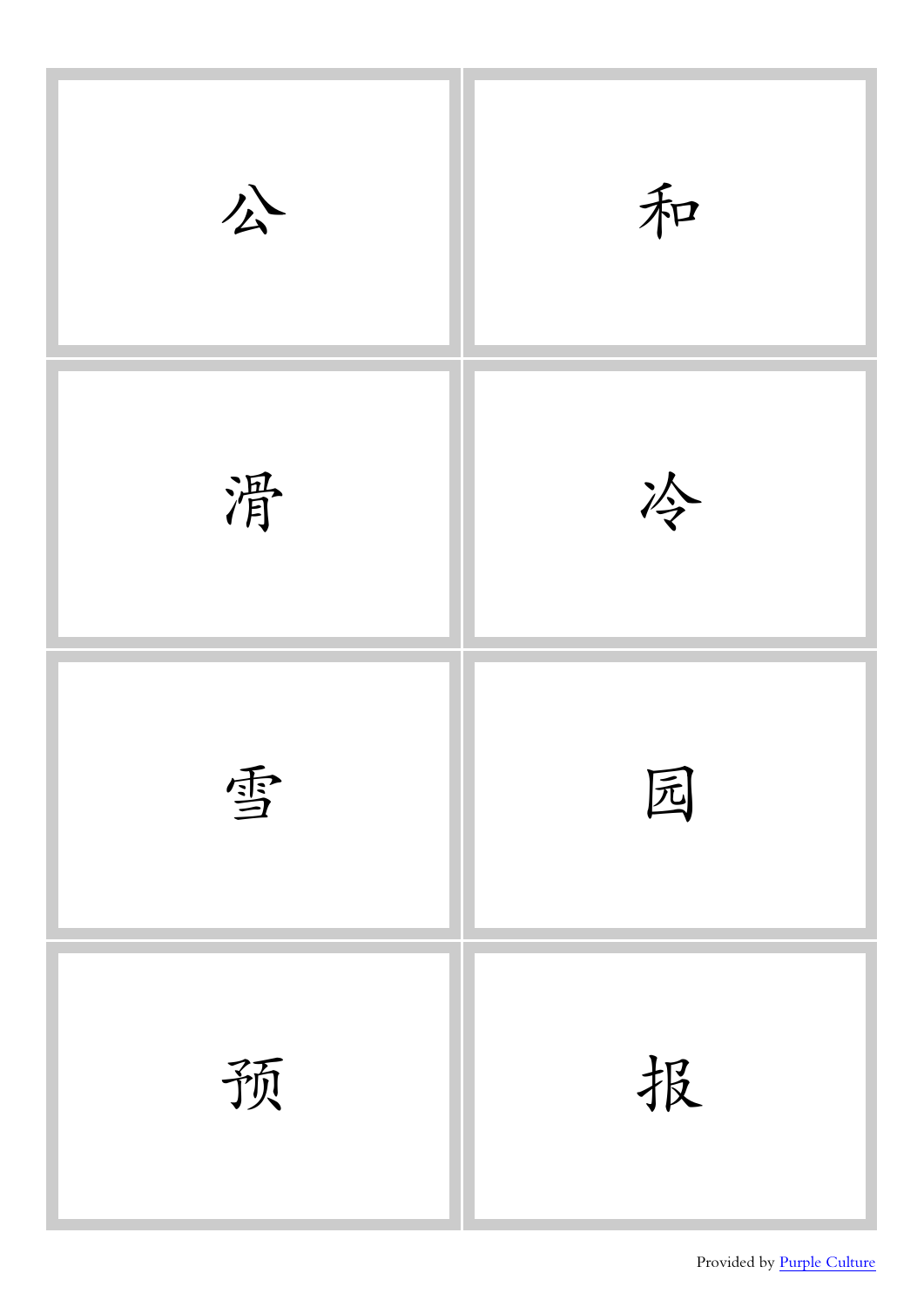### [hé](http://www.purpleculture.net/mp3/he2.mp3)

surname He; Japanese (food, clothes etc); and; together with; with; sum; union; peace; harmony; Taiwan pr. when it means "and" or "with"; old variant of  $\hat{\mathcal{F}}$  ; harmonious

# [gōng](http://www.purpleculture.net/mp3/gong1.mp3)

public; collectively owned; common; international (e.g. high seas, metric system, calendar); make public; fair; just; Duke, highest of five orders of nobility 五等爵位 ; honorable (gentlemen); father-in-law; male (animal)

[lěng](http://www.purpleculture.net/mp3/leng3.mp3) surname Leng; cold

### [huá](http://www.purpleculture.net/mp3/hua2.mp3)

surname Hua; to slip; to slide; smooth; slippery; cunning

### [yuán](http://www.purpleculture.net/mp3/yuan2.mp3)

surname Yuan; land used for growing plants; site used for public recreation

# [xuě](http://www.purpleculture.net/mp3/xue3.mp3)

surname Xue; snow; snowfall; Classifiers: 场 ; to have the appearance of snow; to wipe away, off or out; to clean

# [bào](http://www.purpleculture.net/mp3/bao4.mp3)

to announce; to inform; report; newspaper; recompense; revenge; Classifiers: 份



to advance; in advance; beforehand; to prepare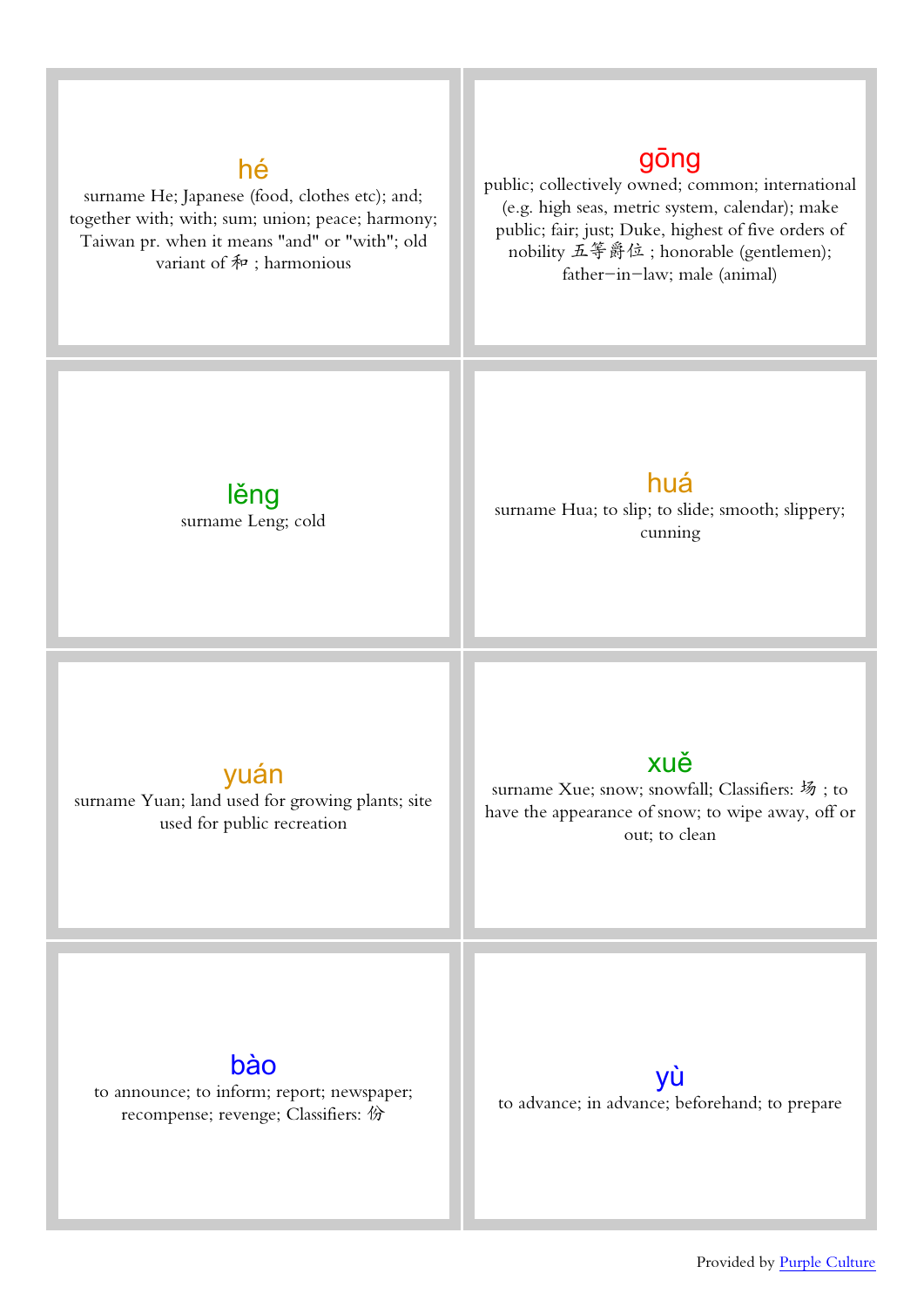